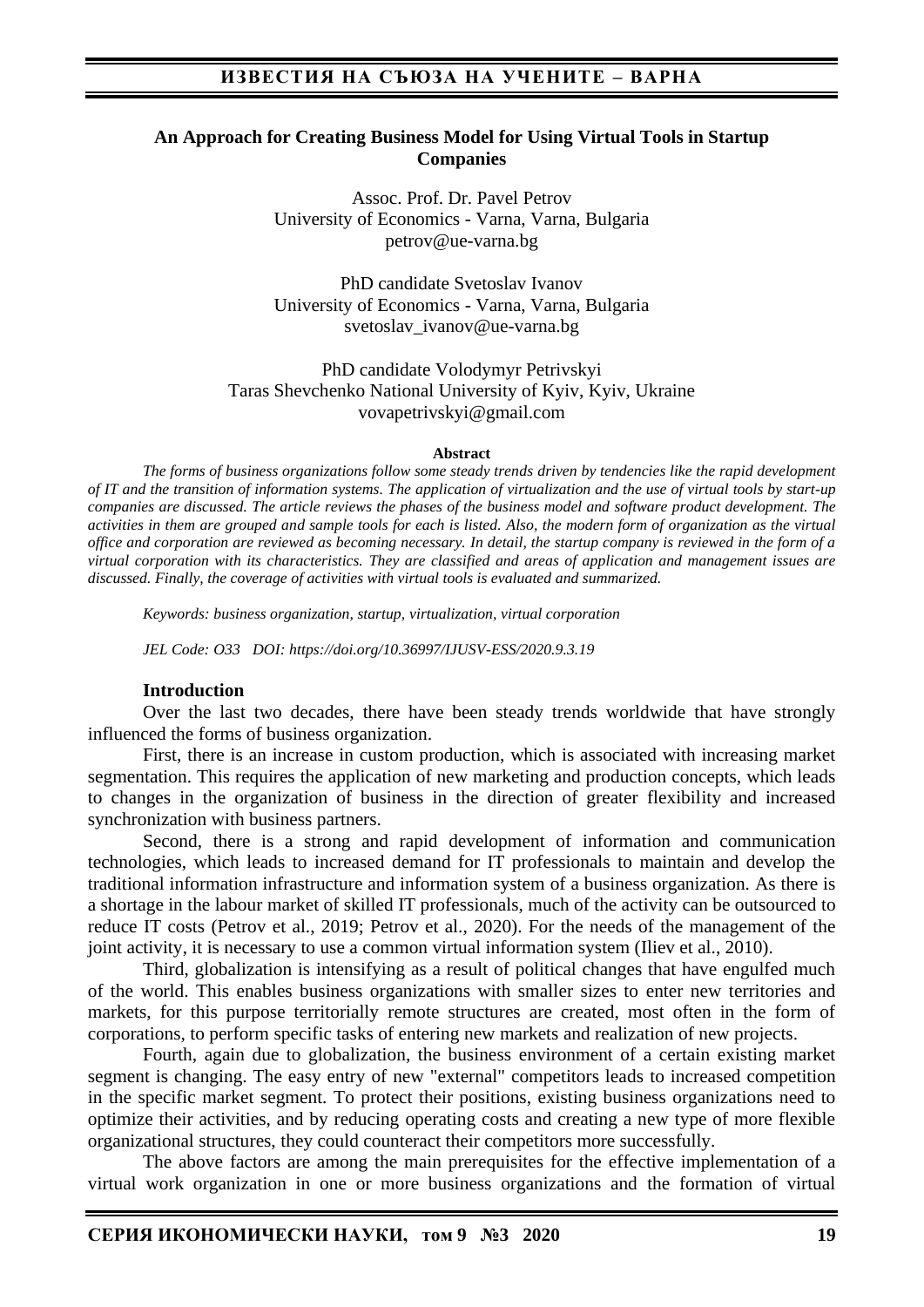# **IZVESTIA JOURNAL OF THE UNION OF SCIENTISTS - VARNA**

corporations.

#### **1. Business model in software development**

The main task in the formation of a technology company is to create a business model and its market validation. The business model contains a concept for the product named with different terms, such as product, unique value proposition, minimum functioning product (MVP) (Alvarez, 2014; Maurya, 2012; Ries, 2011).

Validation of the model is done regularly to a specific market by potential or actual customers. Validity tests are performed, data are collected from them for the analysis, knowledge extraction, and decision-making for correction in the model and technological solution. Therefore, the selected indicators must be directly related to the activity and lead directly to decision-making. Different systems of indicators are described in the literature for different business models (Adler, 2011; Blank, 2013):

- AARRR to measure the necessary actions to Dave McClair's clients;

- Engines of Growth by Eric Rees;
- Easy start scheme (Lean Canvas) of Ash Moria;
- Sean Ellis' Growth Pyramide;
- Sales Funnel (Long Funnel) the transition between stages in the sales process;
- Croll and Yoskowitz Lean Analytics Framework.

Their choice and use depend on the process. The full testing of a business model is evaluated regularly. Tools for this stage are also available. Exemplary ones are listed in the Table. 1.

| <b>Activity</b>                                                                                                                                  | <b>Tool</b>                                                                                                                                                                                                                                                                                                                                                                                                                                                                                                                                                                                                    |  |  |  |
|--------------------------------------------------------------------------------------------------------------------------------------------------|----------------------------------------------------------------------------------------------------------------------------------------------------------------------------------------------------------------------------------------------------------------------------------------------------------------------------------------------------------------------------------------------------------------------------------------------------------------------------------------------------------------------------------------------------------------------------------------------------------------|--|--|--|
| <b>Creating</b>                                                                                                                                  | Model research, (un)successful experiments, indicators: leanstack.com,<br>leananalyticsbook.com, startups.co, bizplan.com;<br>Advice from mentors: clarity.fm, fi.co, professional social networks and means of<br>communication;<br>Virtual office with description documents;<br>MVP through a list of requirements or a prototype;                                                                                                                                                                                                                                                                          |  |  |  |
| <b>Testing</b><br>* the tools depend on<br>the business model, the<br>evaluation approach,<br>indicators, and tools.<br>The data are indicative. | Creating database clients: mailchimp.com, launchrock.com,<br>Web traffic analysis: indicative.com, manageengine.com,<br>analytics.google.com, analytics.angelfishstats.com/, adobe.com/analytics/adobe-<br>analytics.html;<br>Marketing Behavior Analysis: clicky.com, kissmetrics.com, shopmetrics.com,<br>retentiongrid.com, adobe.com/marketing-cloud.html, metrilo.com,<br>marketingplatform.google.com;<br>Polls: docs.google.com/forms, jotform.com, startupstash.com/forms-surveys,<br>marketingplatform.google.com;<br>Tests: adobe.io/apis/experiencecloud/target.html, abtasty.com/, optimizely.com, |  |  |  |
| <b>Extraction of</b><br>knowledge                                                                                                                | Test data processing with standard analysis: docs.google.com/spreadsheets,<br>tableau.com/products/cloud-bi, sas.com/en_us/solutions/cloud-computing.html,<br>turbo.net/hub/powerbi (Power BI online), sisense.com;                                                                                                                                                                                                                                                                                                                                                                                            |  |  |  |
| <b>Correction</b>                                                                                                                                | not specified                                                                                                                                                                                                                                                                                                                                                                                                                                                                                                                                                                                                  |  |  |  |
| <b>Presentation</b>                                                                                                                              | presentations and diagrams                                                                                                                                                                                                                                                                                                                                                                                                                                                                                                                                                                                     |  |  |  |

Table 1. Activities and virtual tools for the "Business Model" phase.

It can be noted that there are a variety of virtual tools and data sources for this phase. No tools are specified for the "Correction" activity because it is the result of analyzing results and making decisions for change.

The activities in the phase "Business Model" and the next phase "Software Development" are performed step by step with a flexible methodology, sequentially or in parallel at the choice of the entrepreneur. The choice depends on the degree of need for a prototype, real or simulated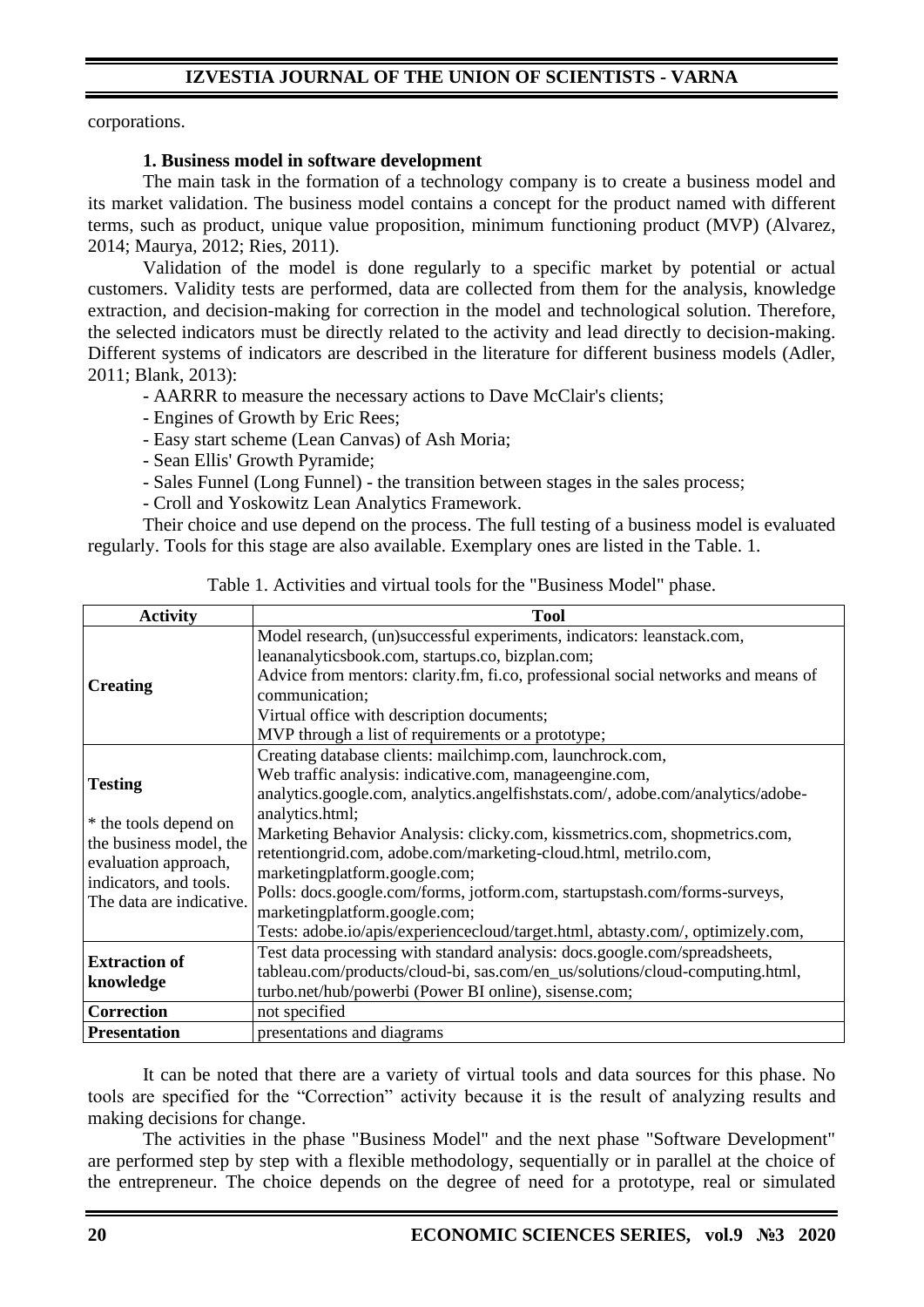# **ИЗВЕСТИЯ НА СЪЮЗА НА УЧЕНИТЕ – ВАРНА**

fulfillment of minimum performance requirements (MVP) over time. Regarding software development, the tools used depend on the chosen business model, software architecture, and implementation technology. Typically, the product is realized through a multi-layer architectural solution with separate interconnected layers, and each layer has multiple components. There are single platforms for single-vendor development and complementarity with third-party components that are missing or more efficient than standard platforms. Therefore, virtual tools can be platformrelated or widely applicable.

Table 2 presents the standard basic and ancillary software development activities described in the literature (Poppendieck, 2003; Schwaber & Beedle, 2001).

| <b>Activity</b>                                                                                                             | <b>Tool</b>                                                                             |  |  |  |
|-----------------------------------------------------------------------------------------------------------------------------|-----------------------------------------------------------------------------------------|--|--|--|
|                                                                                                                             | Virtual office for documents                                                            |  |  |  |
| <b>Analysis</b>                                                                                                             | Design tools (Design activity)                                                          |  |  |  |
|                                                                                                                             | Description of requirements: atlassian.com/software/confluence                          |  |  |  |
|                                                                                                                             | Modeling tools: lucidchart.com, cacoo.com,                                              |  |  |  |
| <b>Design</b>                                                                                                               | sparxsystems.com/products/procloudserver/, dragon1.com/products/dragon1-connect-        |  |  |  |
|                                                                                                                             | edition, products.office.com/en-us/Visio/, axure.com, figma.com                         |  |  |  |
|                                                                                                                             | Coding: codeanywhere.com, aws.amazon.com/cloud9, koding.com,                            |  |  |  |
| <b>Realization</b><br>* Note: many<br>environments support<br>the integration of<br>other activities and a<br>wide range of | progress.com/kinvey, azure.microsoft.com/en-us/products/visual-studio-code,             |  |  |  |
|                                                                                                                             | aws.amazon.com / lambda, telerik.com/app-development;                                   |  |  |  |
|                                                                                                                             | Databases: azure.microsoft.com/en-us/services/sql-database/, azure.microsoft.com/en-    |  |  |  |
|                                                                                                                             | us/product-categories/databases/, aws.amazon.com/products/databases;                    |  |  |  |
|                                                                                                                             | Business logic: aws.amazon.com/lambda, azure.microsoft.com/en-us/product-               |  |  |  |
|                                                                                                                             | categories/compute/;                                                                    |  |  |  |
|                                                                                                                             | Web server: azure.microsoft.com/en-us/product-categories/web,                           |  |  |  |
|                                                                                                                             | Cloud services: Providers have many services - from API, computing, balancing,          |  |  |  |
| products.                                                                                                                   | queuing to artificial intelligence;                                                     |  |  |  |
|                                                                                                                             | Module repositories: nuget.org, npmjs.com, github.com, openwrap.org,                    |  |  |  |
|                                                                                                                             | incubator.apache.org/npanday,chocolatey.org;                                            |  |  |  |
|                                                                                                                             | User interface: angular.io, reactjs.org, vuejs.org, startbootstrap.com, mockplus.com,   |  |  |  |
|                                                                                                                             | jqueryui.com, jqwidgets.com, riot.js.org, semantic-ui.com, webix.com;                   |  |  |  |
|                                                                                                                             | Automated integration and installation: github.com, jenkins.io, gitlab.com,             |  |  |  |
| <b>Testing -</b>                                                                                                            | circleci.com, cloudbees.com, azure.microsoft.com/en-us/services/devops/;                |  |  |  |
| Verification and                                                                                                            | Test systems: gurock.com/testrail, seleniumhq.org, getxray.app,                         |  |  |  |
| Validation                                                                                                                  | techexcel.com/products/devtest/, ranorex.com, getzephyr.com;                            |  |  |  |
|                                                                                                                             | Automated tests: ranorex.com, https://percy.io/, Associate testers: utest.com/about-us, |  |  |  |
| Implementation                                                                                                              | Automated installation tools: jenkins.io, azure.microsoft.com, www.gitlab.com,          |  |  |  |
|                                                                                                                             | cloudbees.com,;                                                                         |  |  |  |
| <b>Support</b>                                                                                                              | atlassian.com/software/jira/service-desk, atlassian.com/software/jira/ops,              |  |  |  |
| Project                                                                                                                     | azure.microsoft.com/en-us/services/devops,                                              |  |  |  |
| management                                                                                                                  | atlassian.com/software/jira, atlassian.com/software/trello,                             |  |  |  |
|                                                                                                                             | github.com/features/project-management, gitlab.com,                                     |  |  |  |
| <b>Configuration and</b>                                                                                                    | gitlab.com, atlassian.com/software/crucible,                                            |  |  |  |
| change management                                                                                                           |                                                                                         |  |  |  |
| Configuring<br>the<br>work environment                                                                                      | Tool selection and setup: azure.microsoft.com,                                          |  |  |  |
|                                                                                                                             | Programming, project management environments (above);                                   |  |  |  |
|                                                                                                                             | Repository: github.com, atlassian.com/software/bitbucket                                |  |  |  |

Table 2. Activities and virtual tools for the "Software Development" phase.

Sample virtual tools for developing a multi-layered web solution are included, mainly with technologies and products related to the development platform of Microsoft and Amazon. The results show that there is a wide variety of suppliers, as well as coverage of activities. Integrations between tools are popular in practice. We should note the three models of integration between tools: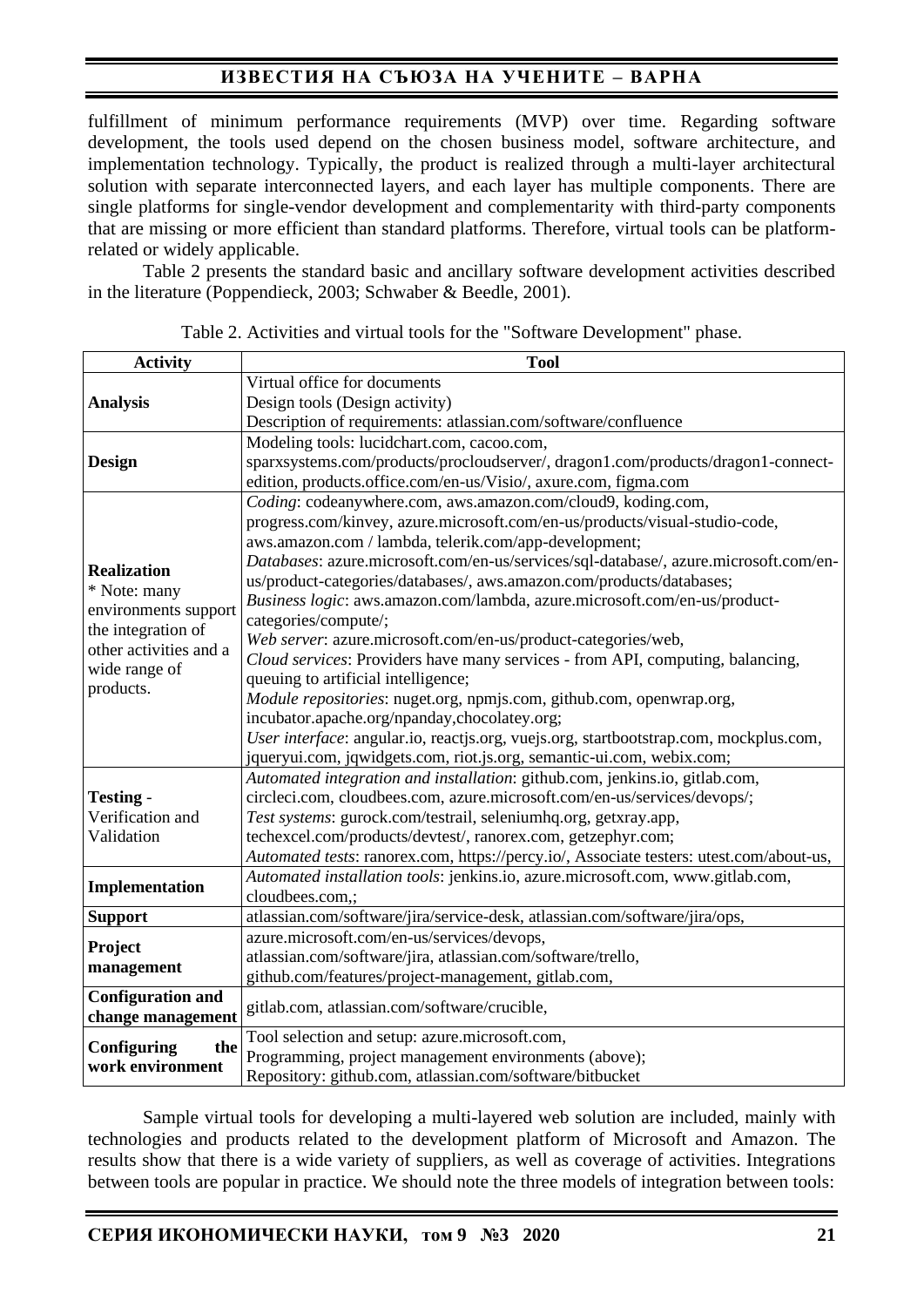- The main product is desktop, but integrates with many virtual tools (Example Microsoft Visual Studio with packages and cloud services);

- Embedded integration through an event from another service/instrument;

- Integration of tools through additionally privately developed event processing.

## **2. Technology company in the form of a virtual corporation.**

A virtual corporation is a business organization consisting of geographically remote independent legal entities or individuals - members: business partners and employees. They interact with each other mainly by electronic means of communication to perform a common task or common business. The virtual corporation can be legally differentiated as a legal entity or the participants in the virtual corporation can consider it as such, without being advertised as an independent legal entity. In the latter case, the accounting can be performed by each of the business partners individually or by one of them by agreement.

In case the virtual corporation is not legally differentiated as a corporation, it does not have its separate property and the property belongs to the individual business partners. This allows you to dynamically reallocate resources between different tasks and respond in a minimum of time depending on the situation (Petrov&Valov, 2019). In private cases, it is even possible that the information system used does not belong to any of the members - it is free software, which in most cases is free and is installed on a server that provides free hosting services, and for IT infrastructure to use public communications. network.

The main characteristics of the virtual corporation are the following: its members are geographically remote, communication is carried out through modern information and communication technologies (Panayotova et al., 2016; Dimitrov et al., 2020a; Dimitrov et al., 2020b), intangible activity predominates, specific products, and services are created. Very often the members of the virtual corporation are prosumators, i.e. they use the finished product by themselves.

The division of the activity into separate parts - for a specific member, increases the division of labour, and hence the productivity of labour, as there is a possibility to change or duplicate the work performed by some of the members. A virtual corporation can be defined as successful if with lower costs, shorter time, or higher quality it copes with a certain task, compared to another organizational form. Ideally, in the virtual corporation, there is a synergistic effect, which leads to increased efficiency of each participant and the corporation as a whole.

In a broad sense, virtuality is defined as something that does not exist in reality - something simulated, imaginary (Kostadinova et al., 2018). The term "virtual corporation" should be understood in a narrow specific rather than a broad sense, as it is completely virtual, i.e. without the presence of people and a formal logical structure in the real world, a corporation cannot exist. In this context, the word "virtual" means that in the corporation real people intensively use modern information and communication technologies to interact with each other. These technologies are used to increase the level of integration and coordination between the members of the corporation. Each of the members of a virtual corporation usually has a unique resource that he shares with others and that supports the activity. These resources can be intellectual capabilities (in software outsourcing, design, translation services), access to end customers (in tourism, real estate, marketing research, outsourcing, etc.), availability of means of production or equipment (printing machine, CNC machines), etc. In turn, each resource can be used in several virtual corporations at different times and so the unique resources can be shared dynamically, depending on the current needs of different business organizations. Therefore, some researchers emphasize that the virtual corporation is temporary, but in our opinion, this temporary nature is relative to the time of existence of each resource taken separately, because, with a lasting effect of the cooperation, the virtual corporation can last long, unlimited in duration, and periods of time.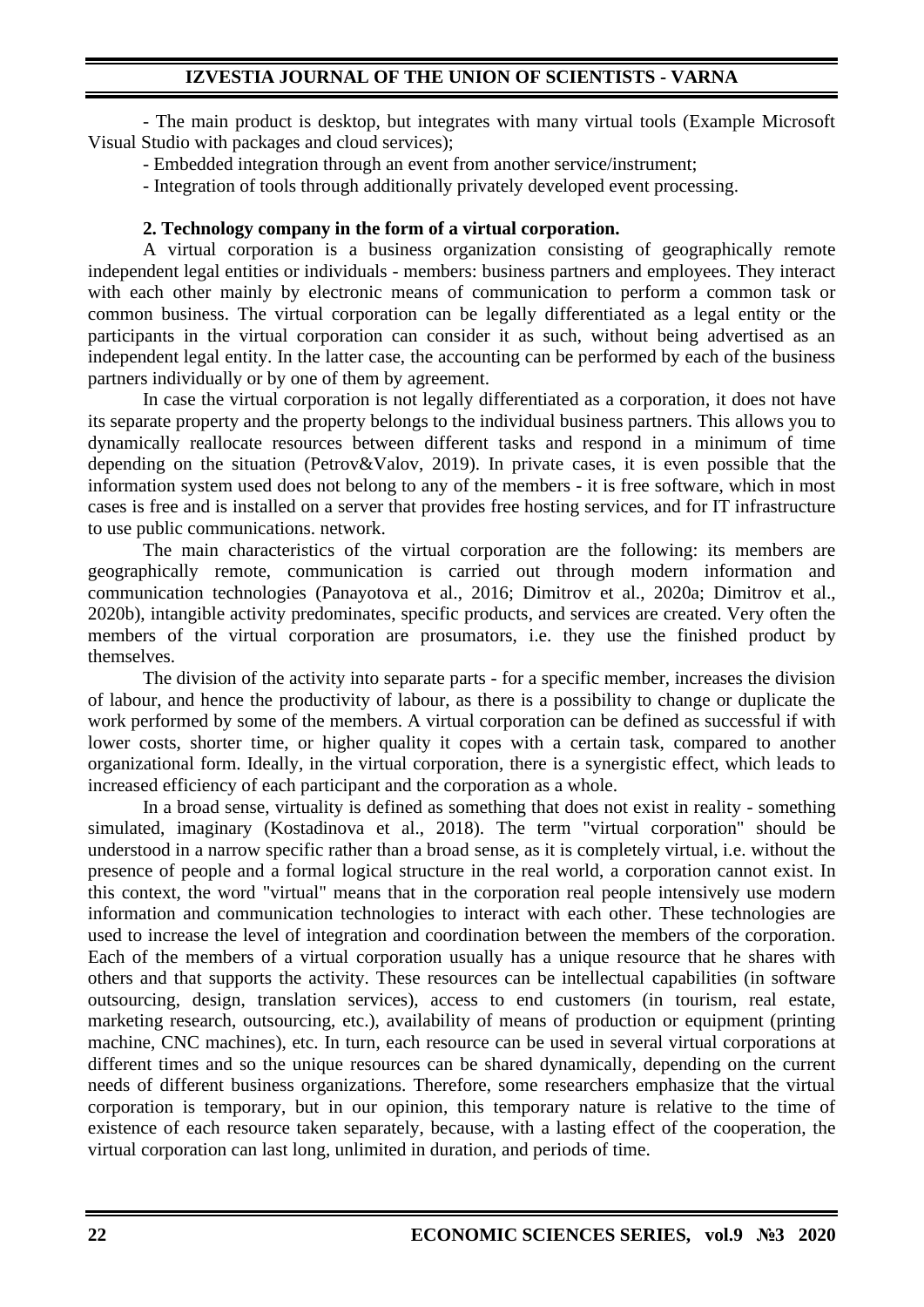# **ИЗВЕСТИЯ НА СЪЮЗА НА УЧЕНИТЕ – ВАРНА**

The main factor that facilitates the emergence of a virtual corporation is the Internet, which allows virtual corporations to operate efficiently, with low communication costs. An additional factor is a need for companies to use the services of highly qualified employees, experts in their field, without the need to relocate them, which in most cases can mean migrating to a foreign country. The development of the network infrastructure and especially of the so-called "last kilometre" - where the connection between the end customer and the Internet provider takes place, the development of grouper systems, the availability of cheap options for audio and video conferencing, the dynamics of the labour market are also important factors that determine the emergence and the development of the virtual corporation.

In a virtual corporation, the activity of employees may not be performed in one country, city, or territory, and the physical territorial division of employees allows optimal selection of a team for work, as in each region there are potential employees with different qualifications and different payment standard. Due to the peculiarities of this form of organization, the information technologies used are of high importance for the success of the virtual corporation. They affect both the speed with which the process of information exchange between members takes place and the ability of the corporation to make the most of the synergistic effect, regardless of the asynchronous distribution of activities over time caused by distances (members may be in different time zones). The way e-mail, grouper, and the Internet's ability to organize audio and video conferencing let the virtual corporation be more flexible, faster, and generally more efficient.

Some authors divide virtual corporations into two types - virtual enterprise and virtual office, when it comes to remote workers from different companies that produce a common product and remote employees of a company, interacting with each other. They interact mainly by electronic means of communication and using a common system for the exchange, storage, processing, and transmission of data and control actions (Malecki&Moriset, 2008). This division corresponds to the division of intra-company and inter-company associations proposed by other authors: "The virtual organization of business manifests itself in two forms: intra-company network associations and inter-company network associations, the former involving company employees and the latter partners."

From the point of view of the lifespan of virtual corporations, they can be classified into four categories:

- static virtual office (intra-company / intra-company static virtual corporation) - long-term virtual organization between employees of a company, to improve work efficiency;

- dynamic virtual office (in-house dynamic virtual corporation) - a temporary virtual organization between employees in different branches/departments to work on a specific project;

- static virtual enterprise (intercompany static virtual corporation) - a leading company provides part of the ancillary activities to subcontractors - specialized companies, based on longterm contracts (e.g. accounting, hiring, software and computer network maintenance, warranty service, etc. n.):

- a dynamic virtual enterprise (inter-firm dynamic virtual corporation) - a short-term virtual association with a precisely defined and achievable goal - most often to respond quickly to a specific market need.

The main components of a virtual corporation are the virtual workplace and the virtual information system (e.g. a web-based information system) through which the employee works. Most often, the connection between these two components is made through the World Wide Web, due to the low cost of communication and the possibility of territorial independence of both the employee and the virtual information system.

The workplace is a computer (usually portable) with software installed to connect and work in the remote virtual information system. The physical connection of the workplace to the system can be organized in different ways - via modem, LAN-card, GPRS, wireless connection, etc., which allows the workplace to be located in different parts of a large area where there is Internet access.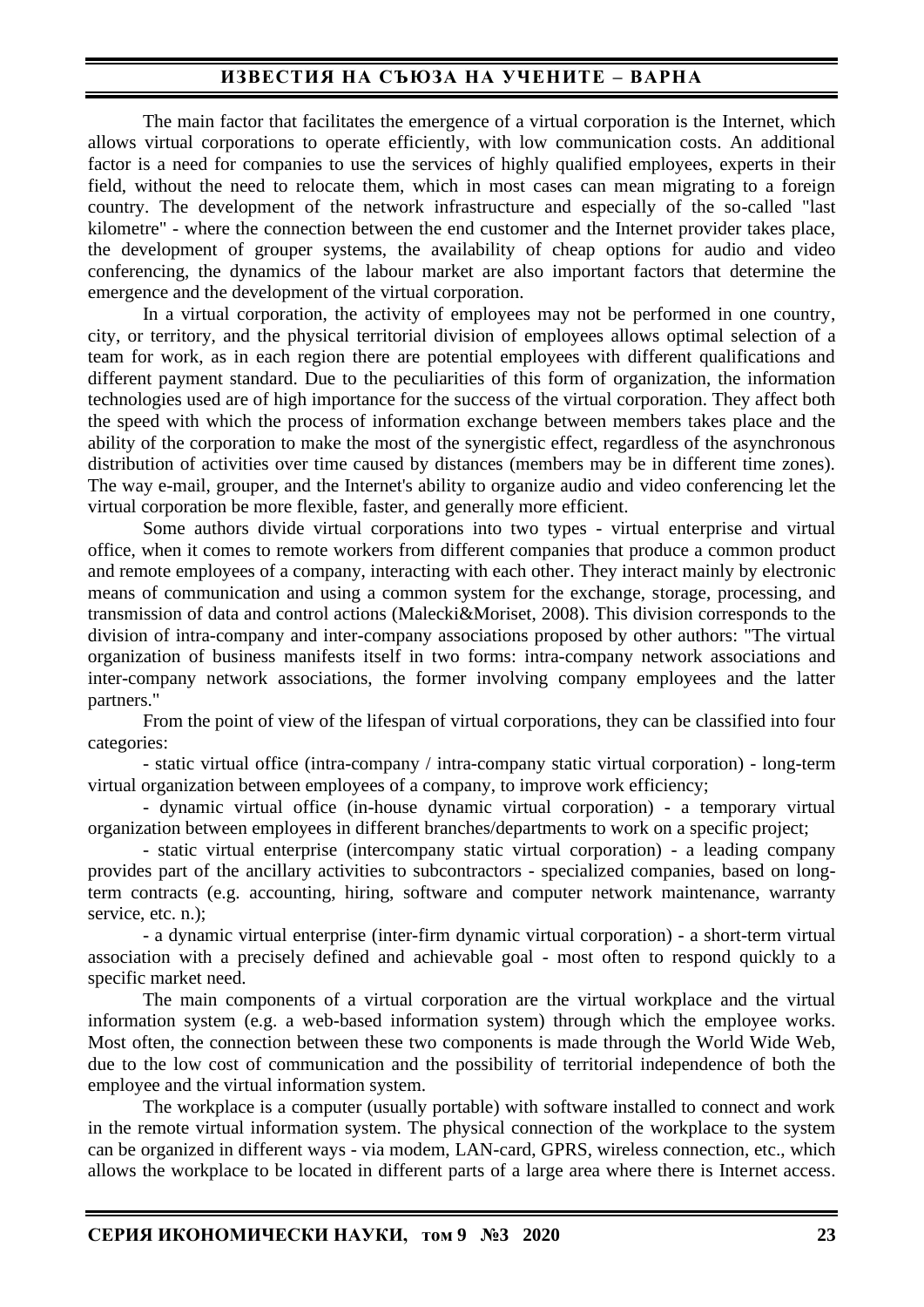(e.g. the territory of the European Union, the United States, etc.) at relatively low relocation costs. The lack of stationarity is in some situations one of the biggest advantages of the virtual workplace compared to the classic version.

The virtual information system that supports the work of virtual workstations must include server applications that implement various functions used by the remote employee.

The opportunities for the employee to work from the virtual workplace are in two main directions:

- access to the necessary corporate information, and depending on its functions the employee can read, write or change data stored on the server part;

- to communicate and exchange data with other employees of the virtual corporation.

Suitable areas of application of the virtual organization are software development and maintenance, real estate sales, booking activities in tourism, as well as activities that are accompanied by constant relocation and work in unusual places.

Regarding the location of the resources of the virtual corporation, we can distinguish them as centralized - the main resources are located in one place and decentralized - the resources are distributed approximately evenly among the members. The latter option is most common when members of a virtual corporation have their external business relationships and are relatively more independent in their work.

The management style of the virtual corporation can change depending on the task and the degree of its implementation. For example, decentralized informal management is most common in the development of free and open-source software - the so-called "market" style, which in this case some authors consider more successful than the traditional hierarchical-centralized "cathedral" management style. . In decentralized management, usually each of the participants benefits from the result of the joint work (prosumator).

In the centralized management model, one of the members has a leading role and distributes the tasks, and determines the functions of the other members. There is a similar structure in software development in the so-called. outsourcing. A leading software company that manages financial resources assigns tasks to other members - for example, interface development, database design, coding, testing, and more. In case of failure to perform the tasks, one of the members of the virtual corporation can be replaced or the work can be duplicated by another member (such duplication is appropriate in case compliance with the deadline is very important), and the decision is made by the lead participant. which in turn is irreplaceable.

### **3. Coverage of activities with virtual tools**

In summary of what has been presented so far, for almost every activity there are virtual tools available as services. It is up to the entrepreneur to decide which of them and how convenient they are for a given product, idea, and business model. In terms of price, most tools have zero or low price - free versions, free for micro teams (up to 5-10 users) or the price is according to the number of users or volume of consumption. This is a convenience for a start-up company, as it implies low operating costs. A significant problem could be a variety of tools to use. In contrast, many products have features that cover more than one activity and/or can be integrated with thirdparty tools for other activities, which makes it easier to build an integrated startup environment.

Following the results presented in this way, we can make a summary of the extent to which activities in the entrepreneurial process can be performed with virtual tools. We should take this into account with two indicators - coverage and diversity. The first indicator will answer the question of how many virtual tools are available for the tasks in the activity. The second, diversity, is the degree of possible choice of various available tools. For their presentation, we will use a relative scale with numbers from 0 to 3, which is given in table. 3 as a synthesis of the two indicators. It does not reflect a ratio, but rather a grouping by these two indicators in order to more clearly reflect and present the degree of coverage of tasks by activities.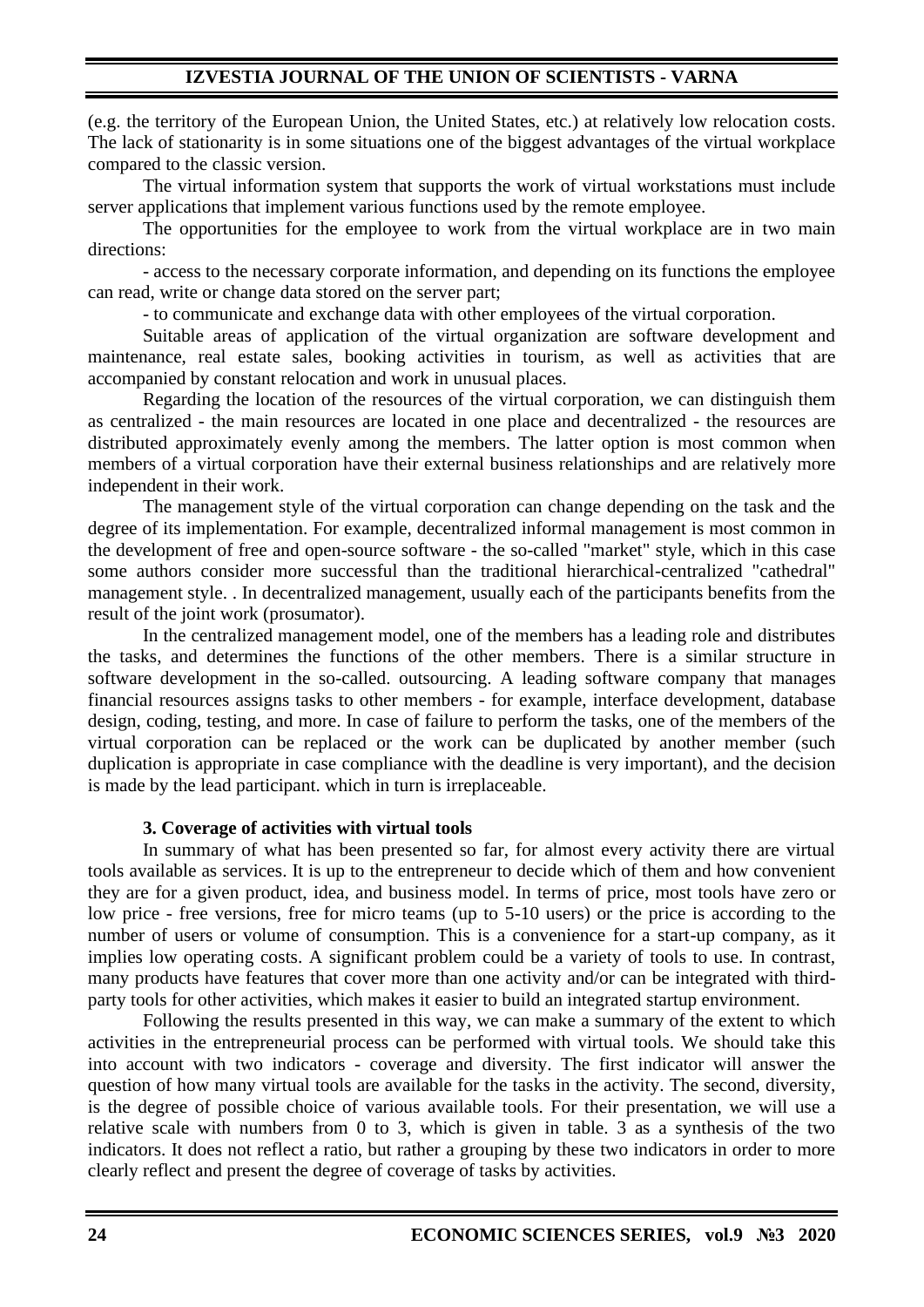# **ИЗВЕСТИЯ НА СЪЮЗА НА УЧЕНИТЕ – ВАРНА**

|                    | <b>Diversity</b> |               |             |  |  |
|--------------------|------------------|---------------|-------------|--|--|
| Coverage           | Low              | <b>Medium</b> | <b>High</b> |  |  |
| <b>None</b>        |                  |               |             |  |  |
| Low                |                  |               |             |  |  |
| Average            |                  |               |             |  |  |
| <b>High / Full</b> |                  |               | 3           |  |  |

Table 3. The scale of activity coverage with virtual tools*.*

Following the given indicators and the given scale, we can summarize the results of the presented tools in Table 4.

| <b>Preparation</b> | <b>Invention</b>   | <b>Business model</b> | Software development |                |
|--------------------|--------------------|-----------------------|----------------------|----------------|
| Suitability        | Study              | Creating              | Analysis             | The project    |
| 2                  | 2                  | 2                     | 2                    |                |
| Training           | <i>Issue</i>       | Testing               | Design               | Configurations |
| 2                  |                    | 3                     |                      |                |
| Communication      | Idea               | Knowledge             | Realization          | Environment    |
| 3                  |                    |                       | 3                    | 3              |
| Virtual Office     | Strategic Analysis | Correction            | Testing              | Implementation |
| 3                  |                    |                       | 3                    |                |
| Environment        | Idea selection     | Presentation          | Validation           | Support        |
|                    |                    |                       | 2                    |                |

Table 4. Coverage of activities by phases with virtual tools.

In Table 4 we list 25 activities. Activity "Presentation of an idea" and "Presentation of a business model" are combined due to the coverage of the tools. As can be seen from Table 4, for 2 activities there are no specified tools and 4 are low, 13 are medium and 6 are high coverage and variety. Approximately 75% of the activities have available virtual tools with medium or high coverage and variety. This gives grounds to confirm to a significant extent the hypothesis that a significant part of the tasks for a new product in a start-up software company can be performed with virtual tools. The lowest coverage is in the "Invention" phase and the highest in "Software Development". There are opportunities for innovation in the tools for start-ups in two directions increasing the coverage of tasks by activities and integration in a single environment.

### **Conclusion**

The forms of business organizations follow some steady trends. Custom production, the development of IT, and the transition of information systems, globalization, and easy entry of new competitors are the main prerequisites for virtual work and virtual corporations. The application of virtualization is illustrated with the use of virtual tools by start-up companies. The article reviews the phases of the business model and software product development. Their activities are grouped and sample tools for each one are listed, as well as models of integration between the tools. The